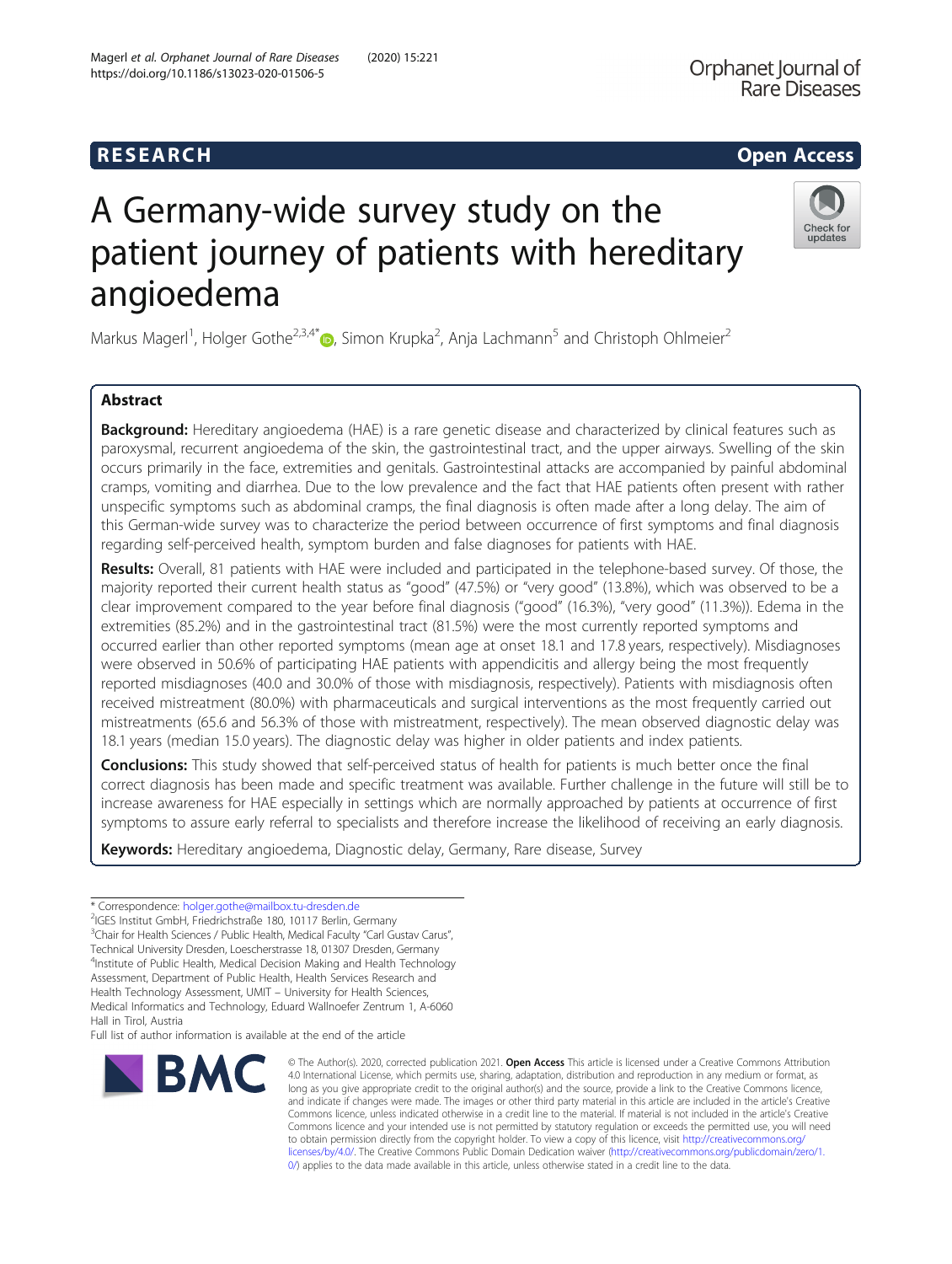# Background

Orphan diseases or rare diseases are defined as lifethreatening or chronically debilitating diseases with a prevalence of 1.0 to 7.5 per 10,000 inhabitants (EU 5.0, US 7.5, Japan 4.0, Australia 1.0 per 10,000). For Germany, the number of persons suffering from a rare disease is estimated at four million people [\[1](#page-7-0)]. Due to this low prevalence and the fact that the diseases are commonly characterized by a combination of unspecific symptoms, making a clear diagnosis is often challenging. In many orphan diseases the time between first occurrence of symptoms and reliable diagnosis (diagnostic delay) amounts to years. Within this diagnostic delay, symptoms are often attributed to more common diseases which leads to incorrect diagnosis and potentially mistreatment [\[2](#page-7-0), [3\]](#page-7-0). Studies show that diagnostic delay is associated with anxiety, frustration and stress [\[4](#page-7-0)]. In addition to negative effects on individuals´ health and well-being, orphan diseases also have major economic implications including direct costs for medical treatment [\[5](#page-7-0)].

Hereditary angioedema (HAE) is a rare genetic disease and characterized by clinical features such as paroxysmal, recurrent angioedema of the skin, the gastrointestinal tract, and the upper airways [[6,](#page-7-0) [7\]](#page-7-0). HAE is caused by a genetic deficiency or reduced functionality of a protein called C1-Inhibitor (C1-INH). As a result of C1- INH deficiency or limited functionality, excessive bradykinin generation leads to increased permeability of blood vessels, followed by the formation of angioedema [\[8](#page-7-0)]. The minimal prevalence of HAE is estimated at 1.5 individuals per 100,000 people [\[9](#page-7-0)]. In Germany, approximately 1200 people suffer from HAE [\[10\]](#page-7-0). Swelling of the skin occurs primarily in the face, extremities and genitals. Gastrointestinal attacks are also typical and accompanied by painful abdominal cramps, vomiting and diarrhea [\[7](#page-7-0)]. Because of the permanent risk of laryngeal swelling and the possibility of suffocation, reduction of the diagnostic delay as well as a timely start of diseasespecific therapy is of particular importance in HAE. Most commonly, the first manifestation of symptoms falls in the first or second decade of life [\[6](#page-7-0)]. However, delays in diagnosis are considered common in patients with HAE [\[11\]](#page-7-0). According to the Icatibant Outcome Survey (IOS) the diagnostic delay for patients with HAE is on average 8.5 years [[7\]](#page-7-0). The IOS registry was a requirement that was issued when Bradykinin B2 receptor antagonist Icatibant was approved by the EMA and was set up as a multinational European registry study. The registry covers over 60 centers in 14 countries with a total of more than 1500 patients enrolled. During the existence of the registry, some centers have closed. Eleven countries are currently participating [\[12\]](#page-7-0). Increasingly, research efforts concerning rare diseases such as HAE are being made. However, these research activities are mainly directed at treatment of the disease after final diagnosis. Even though, there are also studies that explicitly deal with diagnostic delay within the framework of large-scale survey studies such as the EurordisCare studies, delay in diagnosis as well as health care situation in HAE has not been examined extensively. In the present work, a survey has been developed to characterize the period between occurrence of first symptoms and final diagnosis for HAE-patients in Germany. This publication is part of an overarching project on rare diseases, the "VISIBL Patient Journey", which also addresses lysosomal storage diseases (LSD).

# Methods

#### Study design and patients

The study was conducted in the design of a telephone based cross-sectional survey. All patients with confirmed diagnosis of HAE were potentially eligible to participate in the study. Diagnosis of HAE was confirmed by selfreport. No further inclusion or exclusion criteria were defined for study participation. The study was carried out from July 2017 to April 2018. The ethics committee of the Rhineland-Palatinate Chamber of Physicians approved study conduct.

# Survey

The survey items were developed according to a Europe-wide study on the delayed diagnosis of rare diseases [\[13](#page-7-0)]. For additional items (e. g., subjective health status), validated scales have been employed [\[14](#page-7-0)]. A two-stage pretest was conducted to ensure comprehensibility of the questionnaire. To prevent the small number of participants from being reduced, the pretest was performed on persons who were not affected by HAE.

# Study procedure

Study participants were recruited via three different approaches. First, patients were approached by attending physicians. Second, contact was established via patient advocacy groups. In addition, home therapy providers informed patients regarding the option to participate in this study. In case of interest, eligible patients were provided with further information on the study encompassing informative letters, a declaration of consent including information regarding the handling of data to be collected as well as appointment forms and the questionnaire. Patients willing to participate in the study contacted the IGES Institute with the signed declaration. The questionnaire was provided in advance in order to enable the participants to prepare for the interview (e. g., sorting documents, contacting family members). A trained interviewer carried out all telephone interviews. The survey items included questions regarding sociodemographic information, self-assessed health, clinical symptoms, utilization of healthcare services,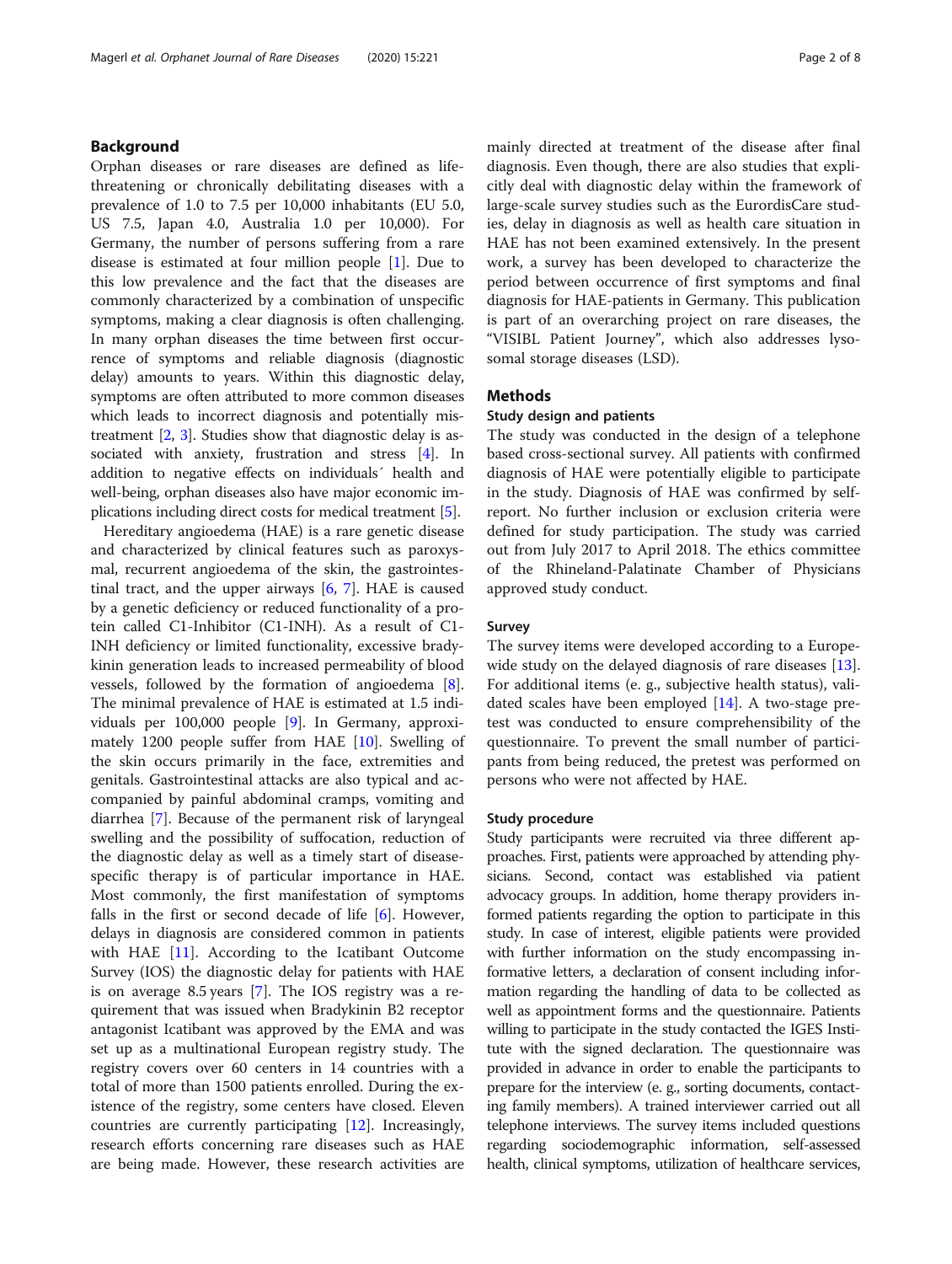and initial suspicion of the presence of a rare disease as well as the diagnostic process. Nearly all information collected related to the time before the diagnosis has been made. Each interview took an average of about 30 min.

# Statistical analysis

Descriptive analysis of the data obtained from the study population was performed. Proportional values as well as measures of central tendency and corresponding measures of dispersion were calculated.

# Results

Overall, 81 patients with HAE (74.1% female) were interviewed and included in the analysis. Table 1 shows characteristics of patients with HAE. Mean age of patients was 50.8 years (SD: 14.1). In most cases (78.8%), the person interviewed was the index patient (i. e., first patient in a family diagnosed with the disease). The majority of patients were either retired (44.4%) or still working (43.2%). Only a small proportion of those surveyed were incapacitated (3.7%).

In the study, the patients were asked about their current state of health ("How would you describe your current state of health?") and their state of health one year before diagnosis of HAE ("If you think of the year before the final diagnosis, how would you describe your state of health during that period?").

As Table [2](#page-3-0) shows, most of the patients reported their current health status as "good" (47.5%) or "very good" (13.8%). When comparing the current perceived state of health with that before the final diagnosis ("good" (16.3%) or "very good" (11.3%), it becomes clear that it has improved in most patients.

Furthermore, participants were asked to state which symptoms they suffered from before the correct diagnosis was made. In addition, the frequency of occurrence and the age of the first manifestation of the respective symptoms were assessed. Based on expert knowledge, a categorization of the described symptoms was carried out in order to ensure a uniform designation.

Participants most frequently reported angioedema in different localizations, which are typical for HAE: Angioedema in the extremities (85.2%), in the gastrointestinal tract (81.5%), in the face (60.5%), in the genital area (35.8%), and the laryngeal or neck area as well as in the

**Table 1** Characteristics of patients with hereditary angioedema ( $n = 81$ )

|                              | Women $(n = 60)$ |         | Men $(n = 21)$ |         | All $(n = 81)$ |       |
|------------------------------|------------------|---------|----------------|---------|----------------|-------|
|                              | n                | $\%$    | n              | $\%$    | n              | $\%$  |
| Age                          |                  |         |                |         |                |       |
| $0-19$ years                 | 1                | 1.7     | $\mathbf 0$    | 0.0     | $\mathbf{1}$   | 1.2   |
| 20-39 years                  | 11               | 18.3    | $\mathbf{1}$   | 4.8     | 12             | 14.8  |
| 40-59 years                  | 26               | 43.3    | 5              | 23.8    | 31             | 38.3  |
| 60-79 years                  | 18               | 30.0    | 12             | 57.1    | 30             | 37.0  |
| $\geq 80$ years              | $\overline{4}$   | 6.7     | 3              | 14.3    | $\overline{7}$ | 8.6   |
| All                          | 60               | 100     | 21             | 100     | 81             | 100   |
| Mean age (mean, SD)          | 53.8             | 15.2    | 65.2           | 13.4    | 50.8           | 14.1  |
| Index patient <sup>a*</sup>  |                  |         |                |         |                |       |
| Yes                          | 47               | 79.7    | 15             | 71.4    | 63             | 78.8  |
| No                           | 12               | 20.3    | 6              | 28.6    | 17             | 21.3  |
| $\mathsf{All}$               | 59               | 100.0   | 21             | 100.0   | 80             | 100.0 |
| <b>Current occupation</b>    |                  |         |                |         |                |       |
| Pupil / (university) student | $\overline{4}$   | $6.7\,$ | $\mathbf 0$    | 0.0     | $\overline{4}$ | 4.9   |
| Apprentice                   | $\circ$          | $0.0\,$ | $\mathbf{0}$   | 0.0     | $\circ$        | 0.0   |
| Employed                     | 28               | 46.7    | $\overline{7}$ | 33.3    | 35             | 43.2  |
| Pensioner                    | 22               | 36.7    | 14             | 66.7    | 36             | 44.4  |
| Job-seeking                  | $\overline{2}$   | 3.3     | $\mathbf{0}$   | 0.0     | $\overline{2}$ | 2.5   |
| Incapacitated                | 3                | 5.0     | $\mathbf{0}$   | $0.0\,$ | $\overline{3}$ | 3.7   |
| Others                       |                  | 1.7     | $\mathbf 0$    | 0.0     | $\mathbf{1}$   | 1.2   |
| All                          | 60               | 100.0   | 21             | 100.0   | 81             | 100.0 |

SD Standard deviation.<br><sup>a</sup> First person in the family to be diagnosed by hereditary angioedema

 $* n = 1$  women with missing information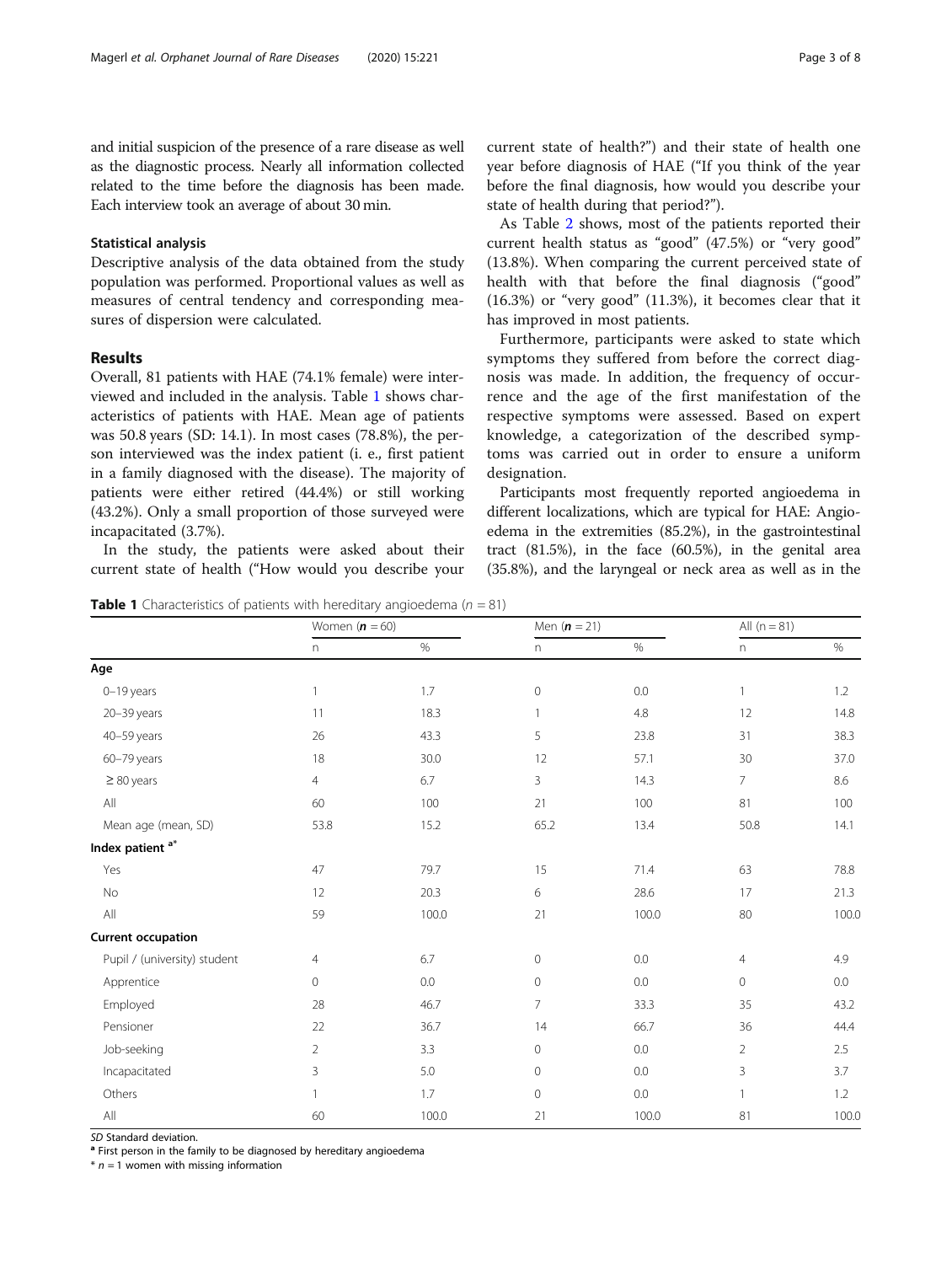<span id="page-3-0"></span>

| Table 2 Association between current state of health and the state of health one year before diagnosis in patients with hereditary |  |  |  |
|-----------------------------------------------------------------------------------------------------------------------------------|--|--|--|
| angioedema ( $n = 81$ )                                                                                                           |  |  |  |

|                                      |               | State of health one year before diagnosis (self-rated)* |      |         |      |               |      |                |      |                |      |               |     |          |      |
|--------------------------------------|---------------|---------------------------------------------------------|------|---------|------|---------------|------|----------------|------|----------------|------|---------------|-----|----------|------|
|                                      |               | very good                                               |      | good    |      | fair          |      | less well      |      | poor           |      | not specified |     | All      |      |
|                                      |               | n                                                       | $\%$ | n.      | $\%$ | n.            | %    | n.             | %    | n.             | $\%$ | n             | %   | n        | %    |
| Current state of health (self-rated) | very good     |                                                         | 22.2 | 3       | 23.1 | 4             | 33.3 |                | 5.3  |                | 3.8  | 0             | 0.0 | 11       | 13.8 |
|                                      | good          | 3                                                       | 33.3 | 6       | 46.2 | 4             | 33.3 | 13             | 68.4 | 12             | 46.2 | $\Omega$      | 0.0 | 38       | 47.5 |
|                                      | fair          | 4                                                       | 44.4 | 3       | 23.0 | $\mathcal{P}$ | 16.7 | 5.             | 26.3 | 9              | 34.6 |               | 100 | 24       | 30.0 |
|                                      | less well     | 0                                                       | 0.0  |         | 7.7  | 2             | 16.7 | $\overline{0}$ | 0.0  | $\overline{4}$ | 15.4 | $\Omega$      | 0.0 | 7.       | 8.8  |
|                                      | poor          | 0                                                       | 0.0  | $\circ$ | 0.0  | $\mathbf{0}$  | 0.0  | $\circ$        | 0.0  | $\mathbf{0}$   | 0.0  | $\Omega$      | 0.0 | $\Omega$ | 0.0  |
|                                      | not specified | $\Omega$                                                | 0.0  | $\circ$ | 0.0  | 0             | 0.0  | $\overline{0}$ | 0.0  | $\circ$        | 0.0  | $\Omega$      | 0.0 | 0        | 0.0  |
|                                      | All           | 9                                                       | 11.3 | 3       | 16.3 | 12            | 15.0 | 19             | 23.8 | 26             | 32.5 |               | 1.3 | 80       | 100  |

Note: Italicized percentages indicate such constellations in which patients currently classify their state of health at least as well as in the year before the final diagnosis

 $*n = 1$  patient with missing information

esophagus (28.4%). These symptoms occurred first on average from early adolescence to early adulthood (14.8– 26.1 years). The most common symptoms and the symptoms that manifested rather early in life, were edema in the extremities and edema in the gastrointestinal tract (Fig. 1). The mean age at first occurrence of any HAEassociated symptoms was 13.6 years, however, outliers led to a comparatively high mean age (median 10.0 years).

As stated earlier, unspecific symptoms and low awareness for rare diseases lead to delayed diagnoses. In the course of the diagnostic odyssey, patients can be misdiagnosed and potentially mistreated. Therefore, study participants were asked whether they were initially diagnosed differently due to the symptoms of HAE. Within this study, existence of misdiagnosis was assumed if diagnosis of another disease was made to explain HAE

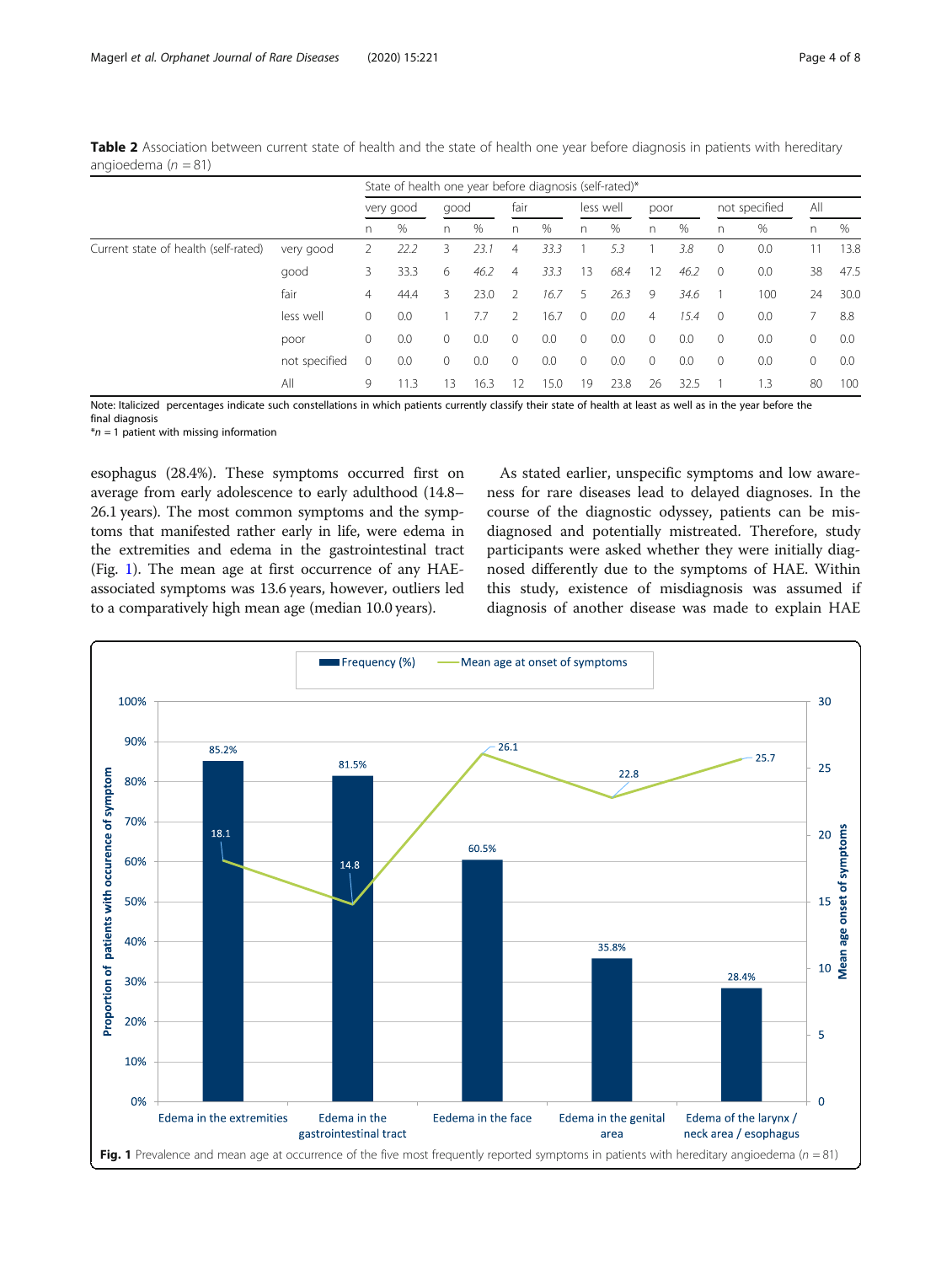symptoms, at least for a short time. In contrast, a suspected diagnoses made during course of patient examination but not been confirmed, was not considered as a false diagnosis. The number of patients reporting misdiagnoses was  $n = 40$  (49.4%). Table 3 shows most commonly misdiagnosed diseases.

Of those having a false diagnoses,  $n = 32$  (80%) reported a mistreatment. As shown in Table 4, initiated therapeutic measures were mainly pharmaceutical treatment (*n* = 21; 65.6%) or surgery (*n* = 18; 56.3%).

Subsequently, the patients provided information on the phase in which the presence of HAE was suspected for the first time and in which a confirmed diagnosis was made. The participants indicated that the suspicion of the disease was first reported on average at the age of 30.8 years (SD: 15.7 years). The first suspicion of HAE was most frequently expressed in a hospital (43.8%). In addition, a specialist was the second most frequent person group to raise the suspicion (18.8%). Final diagnosis was usually made shortly after the first suspicion had been raised (mean: 32.7 years, SD: 16.1).

Final diagnosis was most frequently made in a hospital (51.3%), by specialized centers (18.8%) and medical specialists (15.0%) or by a general practitioner (12.5%) (Table 5).

From information on the first appearance of symptoms and the date of the final diagnosis, the diagnostic delay was calculated for each patient. The median duration of the diagnostic delay for HAE was 15.0 years (IQR: 23.0). Age-specific examination revealed a pronounced agedependent gradient of the diagnostic delay, with persons in higher age groups also having a longer delay in diagnosis. In particular, people aged 60 had a significantly longer diagnostic delay. Furthermore, it could be observed that index patients had a notably longer

 $(n = 81)$ 

|                                       | HAE $(n = 81)$ |       |
|---------------------------------------|----------------|-------|
|                                       | n              | $\%$  |
| Patients reporting misdiagnoses       |                |       |
| Yes                                   | 40             | 49.4  |
| No                                    | 41             | 50.6  |
| All                                   | 81             | 100.0 |
| Most common misdiagnoses <sup>a</sup> |                |       |
| Appendicitis                          | 16             | 40.0  |
| Allergy                               | 12             | 30.0  |
| Mental disorder                       | 6              | 15.0  |
| <b>Tonsilitis</b>                     | 3              | 7.5   |
| Nervous stomach                       | 3              | 7.5   |

a Patients could have reported more than one misdiagnosis

HAE Hereditary angioedema

Table 4 Therapeutic measures initiated after misdiagnosis in patients with hereditary angioedema

|                                           | HAE ( $n = 40$ with misdiagnoses) |       |  |  |
|-------------------------------------------|-----------------------------------|-------|--|--|
|                                           | n                                 | $\%$  |  |  |
| Number of patients reporting mistreatment |                                   |       |  |  |
| Yes                                       | 32                                | 80.0  |  |  |
| No                                        | 8                                 | 20.0  |  |  |
| All                                       | 40                                | 100.0 |  |  |
| Therapeutic measures <sup>a</sup>         |                                   |       |  |  |
| Pharmaceuticals                           | 21                                | 65.6  |  |  |
| Surgery                                   | 18                                | 56.3  |  |  |
| Others                                    | 3                                 | 9.4   |  |  |

HAE Hereditary angioedema<br><sup>a</sup> Patients could have reported alleged mistreatment without prior indication of a misdiagnosis

diagnostic delay than family members who were diagnosed after the index patient. The median diagnostic delay of index patients was 19.0 years compared to 10.5 years in non-index patients (Table [6](#page-5-0)). The average time between HAE diagnosis and survey date was 18.1 years (women 24.0, SD: 14.5; men 21.2, SD: 21.0). There was no significant difference in the patients' assessment of the state of health and symptoms before diagnosis in relation to the time elapsed since diagnosis. This may seem surprising at first glance, but in our opinion it can be explained by the incisive diagnosis, the concomitant circumstances of which most patients have vivid memories for a long time according to their statements in the survey.

#### **Discussion**

In the present study, 81 patients with HAE were asked about the phase from the onset of the first symptoms to the final diagnosis in order to trace their "Patient Journey" through the German healthcare system. With Table 3 Misdiagnoses in patients with hereditary angioedema<br>regard to the sociodemographic characteristics of the

Table 5 Person group / institution making final diagnosis in patients with hereditary angioedema ( $n = 81$ )

|                             | Women $(n = 60)$ Men $(n = 20)$ All $(n = 80)$ |       |               |       |                |       |  |
|-----------------------------|------------------------------------------------|-------|---------------|-------|----------------|-------|--|
|                             | n                                              | $\%$  | n             | $\%$  | n              | %     |  |
| Person group / institution* |                                                |       |               |       |                |       |  |
| General practitioner        | 9                                              | 15.0  | 1             | 5.0   | 10             | 12.5  |  |
| Specialist                  | 10                                             | 16.7  | $\mathcal{L}$ | 10.0  | 12             | 15.0  |  |
| Specialized center          | 10                                             | 16.7  | 5             | 25.0  | 15             | 18.8  |  |
| Hospital                    | 29                                             | 48.3  | 12            | 60.0  | 41             | 51.3  |  |
| Other health professions 0  |                                                | 0.0   | $\Omega$      | 0.0   | $\Omega$       | 0.0   |  |
| Others                      | $\mathcal{P}$                                  | 3.3   | $\Omega$      | 0.0   | $\mathfrak{D}$ | 2.5   |  |
| All                         | 60                                             | 100.0 | 20            | 100.0 | 80             | 100.0 |  |

SD Standard deviation

 $*n = 1$  male patient with missing information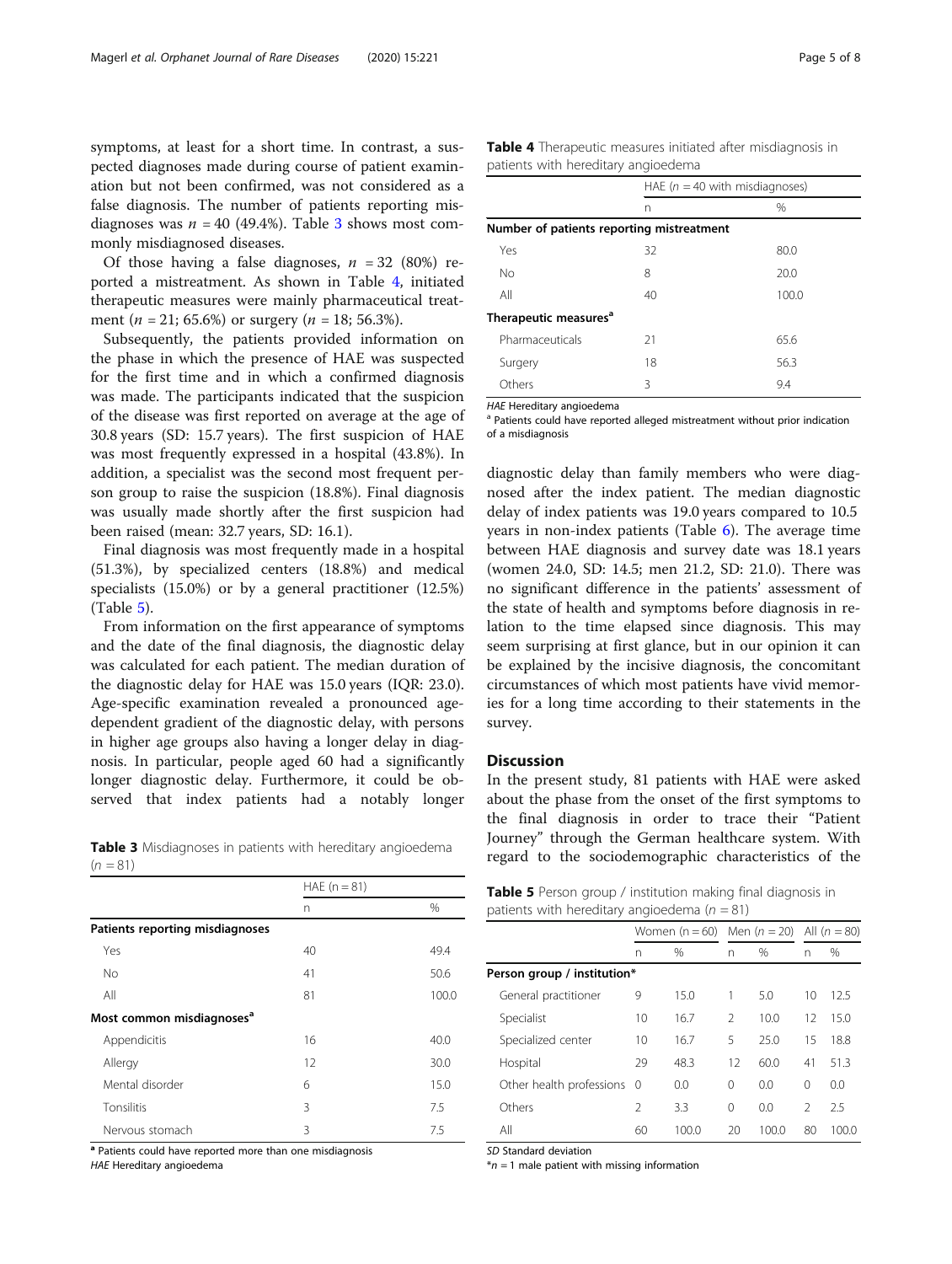<span id="page-5-0"></span>

| <b>Table 6</b> Diagnostic delay of patients with hereditary |  |  |
|-------------------------------------------------------------|--|--|
| angioedema ( $n = 81$ )                                     |  |  |

|                             |    | HAE $(n = 81)$ |           |        |            |  |  |  |  |
|-----------------------------|----|----------------|-----------|--------|------------|--|--|--|--|
|                             | n  | Mean           | <b>SD</b> | Median | IQR        |  |  |  |  |
| Diagnostic delay (in years) |    |                |           |        |            |  |  |  |  |
| Overall*                    | 78 | 18.1           | 14.6      | 15.0   | 23.0       |  |  |  |  |
| By age group*               |    |                |           |        |            |  |  |  |  |
| $0-19$ years                | 1  | 2.0            | $\prime$  | 2.0    | $\sqrt{2}$ |  |  |  |  |
| $20 - 39$ years             | 12 | 8.0            | 5.3       | 7.0    | 7.8        |  |  |  |  |
| 40-59 years                 | 30 | 15.0           | 12.3      | 12.0   | 19.5       |  |  |  |  |
| 60-79 years                 | 29 | 22.9           | 13.8      | 74.0   | 19.5       |  |  |  |  |
| $\geq 80$ years             | 6  | 38.5           | 18.6      | 44.0   | 33.8       |  |  |  |  |
| All                         | 78 |                |           |        |            |  |  |  |  |
| By index patient**          |    |                |           |        |            |  |  |  |  |
| Yes                         | 61 | 19.4           | 15.0      | 19.0   | 24.0       |  |  |  |  |
| No.                         | 16 | 13.1           | 12.0      | 10.5   | 14.3       |  |  |  |  |
| All                         | 77 |                |           |        |            |  |  |  |  |

"/": No values available due to low case numbers.

SD Standard deviation, IQR Interquartile range, HAE Hereditary angioedema

 $*$ n = 3 patients with missing information

 $**n = 4$  patients with missing information

participants (age, gender, level of education), a partly differential picture emerges against the background of previous research on HAE. The calculated mean age of 50.8 (SD 14.1) years in our study is comparable to other studies to a limited extent, since publications based on disease or treatment registers usually report the age for inclusion in the register. Since inclusion usually occurs either at the time of diagnosis or treatment initiation, the reported age is correspondingly lower than in the present study. For example, the corresponding mean age in the Icatibant Outcome Survey (IOS) was 46.6 years [[12\]](#page-7-0). The higher mean age in the present study could be due to a lower willingness of younger people to participate and because older patients are more often involved in patient advocacy groups which was the main source of recruitment in this study (80% of HAE patients). In relation to gender distribution, the proportion of women was comparatively high (74.1%). In the IOS, the corresponding share was 62.1% [[12](#page-7-0)]. The higher proportion of female HAE patients in the presented study may be attributable to a higher interest of women in the specific study topic. For instance, women show a more severe course of the disease that is characterized in particular by more frequent swelling [[15\]](#page-7-0).

One of the main focusses of this study was the description of the diagnostic delay in HAE patients. In our study, the median diagnostic delay was 15 years (IQR: 23.0). Compared to other studies, this diagnostic delay is relatively long. According to the IOS, patients with HAE showed an average diagnostic delay of 8.5 years [[7](#page-7-0)]. The long diagnostic delay can be attributed to the high proportion of index patients within the present study as well as to the higher age of the patients. Whereas the proportion of index patients in the present study was 61%, the results of the IOS, for example, showed a proportion of 14.7% index patients [[16\]](#page-7-0). Index patients are of particular interest for research questions regarding the diagnostic delay, because these persons have to go through the diagnostic process without prior knowledge within the family. Thus, a longer period usually elapses before a reliable diagnosis is made. In line with this, a subgroup analysis showed that index patients had a longer diagnostic delay (Median: 19.0, IQR: 24.3) as compared to patients who were not the first to be diagnosed with HAE in their extended family (Median: 10.5, IQR: 14.3).

However, also non-index patients had a remarkable diagnostic delay. This may be astonishing at first sight. From clinical expertise it not self-evident that in a family all members are informed about diseases diagnosed in relatives. Due to a lack of communication in the family, it is quite possible that the occurrence of symptoms is not promptly associated with those of the index patient in the family. This would only happen if the family knew that the disease was hereditary, which is not always the case. In addition, because of a lack of awareness of HAE, doctors who are consulted when symptoms occur may not immediately conclude that these symptoms may be due to hereditary disease. It can be assumed that patients who have experienced a longer diagnostic delay were probably more interested to participate in the study. Interpretation of results on the diagnostic delay should therefore take into account a possible selection of specific patients within the present study.

Subgroup analyses also revealed an age-dependent gradient of diagnostic delay. Older patients showed a longer diagnostic delay than younger participants did. For example, the median diagnostic delay in the 60 to 79 age group was 24 years, while the 20 to 39 age group had a median diagnostic delay of 7 years. The longer diagnostic delay in older age groups is probably largely explained by low awareness of orphan diseases in former decades. The lower awareness in turn can be explained by the unavailability of effective pharmaceuticals for the treatment of HAE during these former decades. In the IOS, for example, it has been shown that the proportion of patients with HAE receiving false diagnoses, which are closely linked to diagnostic delay, decreased significantly in the course of the patients' birth decades [[16\]](#page-7-0).

Once the final diagnosis is made and uncertainty about the existing symptoms has been resolved, patients are likely to reassess their life situation. A further focus of our study was therefore on the current quality of life of the HAE patients surveyed. With regard to the selfassessed state of health, the participants drew a predominantly positive picture. The majority of patients (61.3%)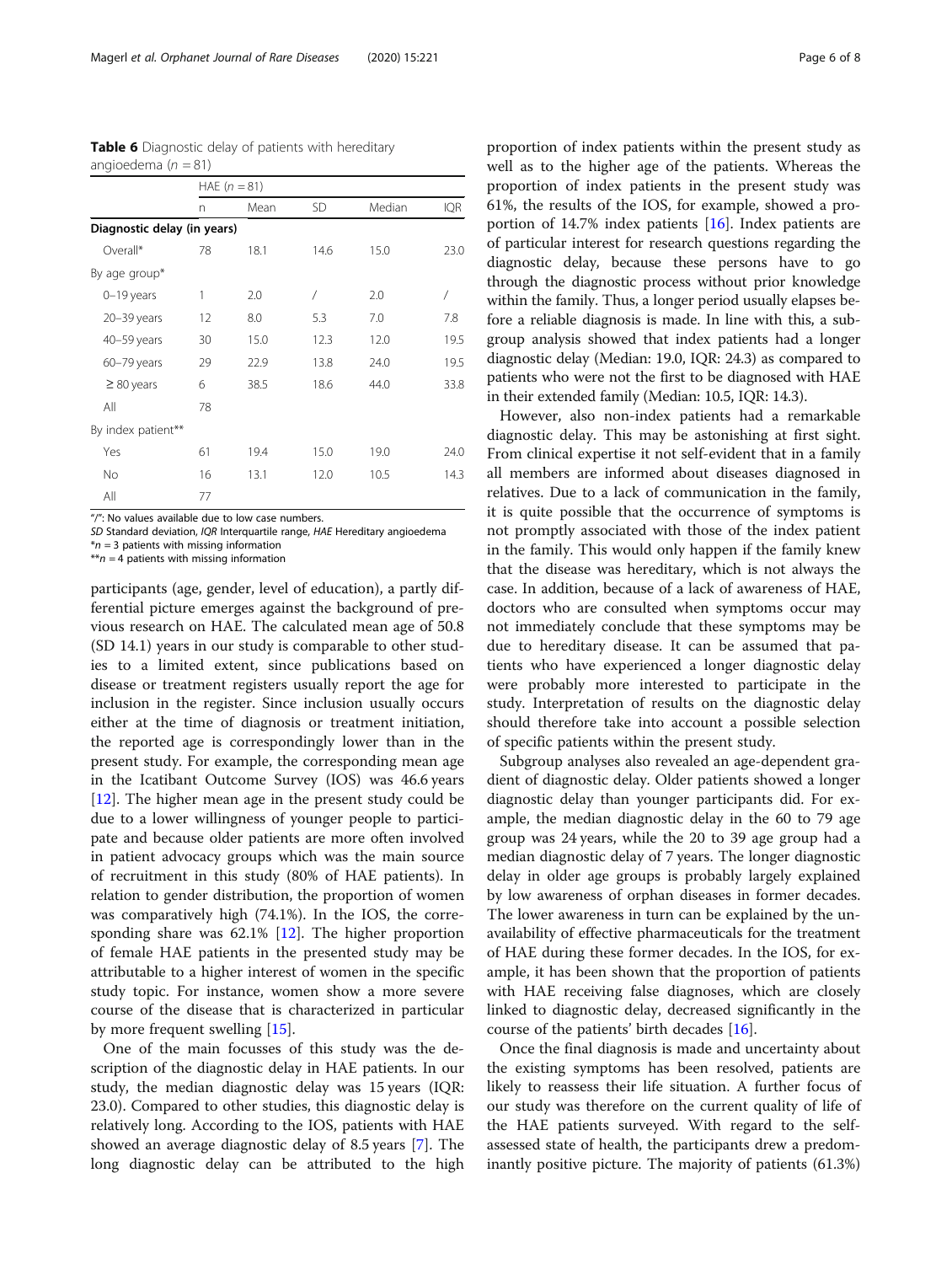rated their current state of health as "very good" or "good", compared to only 27.6% before the diagnosis HAE was made. When putting the results into the research context, it is important to consider the characteristic values of the scale employed. In the present study, "fair" was offered as a category alongside "very good", "good", "less well" and "poor". A representative survey of the general German population conducted by the University of Leipzig, which also used "fair" as the middle category, shows that 60.8% of respondents evaluated their state of health as "good" or "very good" [[17\]](#page-7-0). Based on these results, it can be assumed that patients diagnosed with HAE assess their state of health similar to that of the reference population. This initially surprising result may be related to the fact that effective therapeutic options for HAE, allowing adequate prophylactic and acute symptom control, have now been developed [\[18](#page-7-0)].

In order to understand how the health-related wellbeing of HAE patients is perceived, it is necessary to consider the symptoms. The types of symptoms reported prior to diagnosis (e. g., angioedema with different localizations) and their prevalence are well consistent with observations from other studies [[15](#page-7-0)]. Since the symptoms present as acute episodes that are painful and often visible, underestimation of these symptoms is unlikely. Nevertheless, these symptoms are not disease-specific so that physicians without extensive knowledge of this rare disease could directly attribute them to HAE. Thus, misdiagnosis is common. Reliable information on the frequency of misdiagnosis due to symptoms of HAE is already available within the framework of the IOS. Here, about 44% of patients with HAE have been misdiagnosed before getting HAE diagnosis [[16](#page-7-0)]. In the present study, the proportion of patients with false diagnoses was approx. 50% and thus somewhat higher. One explanation for this lies in the disproportionately large number of index patients who participated in the present study. As already mentioned before, index patients exhibit longer diagnostic delays and have thus a higher probability of misdiagnosis. However, the type of false diagnoses corresponds to the results of the IOS. As in the present study, appendicitis and allergies were the most frequently reported misdiagnosed conditions [\[16\]](#page-7-0). It should be mentioned that a conservative definition of false diagnoses was chosen in the present study. Suspected diagnoses that could not be substantiated in the further course of the medical investigation were not regarded as false diagnoses. However, cases in which it was assumed that the symptoms were due to another disease were regarded as misdiagnosis.

In the present study, the first suspicion of the diagnosis HAE was most frequently expressed in a hospital (43.8%). The final diagnosis was also most often made in a hospital (51.3%), followed by specialized centers (18.8%). It should be mentioned that patients in our study probably did not discriminate between specialized centers and hospitals, but wrongly classified e. g. a "normal" dermatological department of a hospital as a specialized HAE centre. Therefore, the proportion of final diagnoses made in a specialized centre is likely to be overestimated, while the proportion of final diagnoses in hospitals is likely to be underestimated. However, since these are distinct categories, the single proportional values can be added together.

# Strengths and limitations

In general, the percentage of index patients covered in this survey is relatively high. This may indicate a noticeable bias in the study population. Apparently, index patients are the ones who were more willing to participate in the study. This may be due to the fact that the study approach – namely to show the way to diagnosis – has particularly appealed to these patients, as they themselves have had to go through a long odyssey before the correct diagnosis was made. On the other hand, when a child of an already diagnosed HAE patient is diagnosed, the period of uncertainty is usually shorter and is not marked by spectacular aberrations by the health care system. In this respect, selective participation of index patients, older patients and those who had a relatively long diagnostic delay in general can be assumed leading to a somewhat restricted external validity of the results. Rather, since an overrepresentation of patients who have an increased interest in the study subject because of their own "Patient Journey" can be assumed some results differ from findings of other studies which is particularly true for the duration of the diagnostic delay and the frequency of misdiagnoses. When interpreting the results, it must also be kept in mind that the information was collected as part of a survey. It is therefore possible that due to a recall bias, information or recollections of past events have not been reported or reproduced adequately. In particular, the reported symptom burden prior to final diagnosis and the utilization of the health care system prior to correct diagnosis are likely to be underestimated.

# Conclusion

The diagnostic delay is an important issue for HAE patients and particularly for index patients, since especially misdiagnosis and subsequent treatment due to misdiagnosis has major implications for patients. This study showed that self-perceived status of health for patients is much better once the final correct diagnosis has been made and specific treatment was available. The results show that final diagnosis is mainly made in hospital or specialist centers. Further challenge in the future will still be to increase awareness for these diseases especially in settings which are normally approached by patients at occurrence of first symptoms to assure early referral to